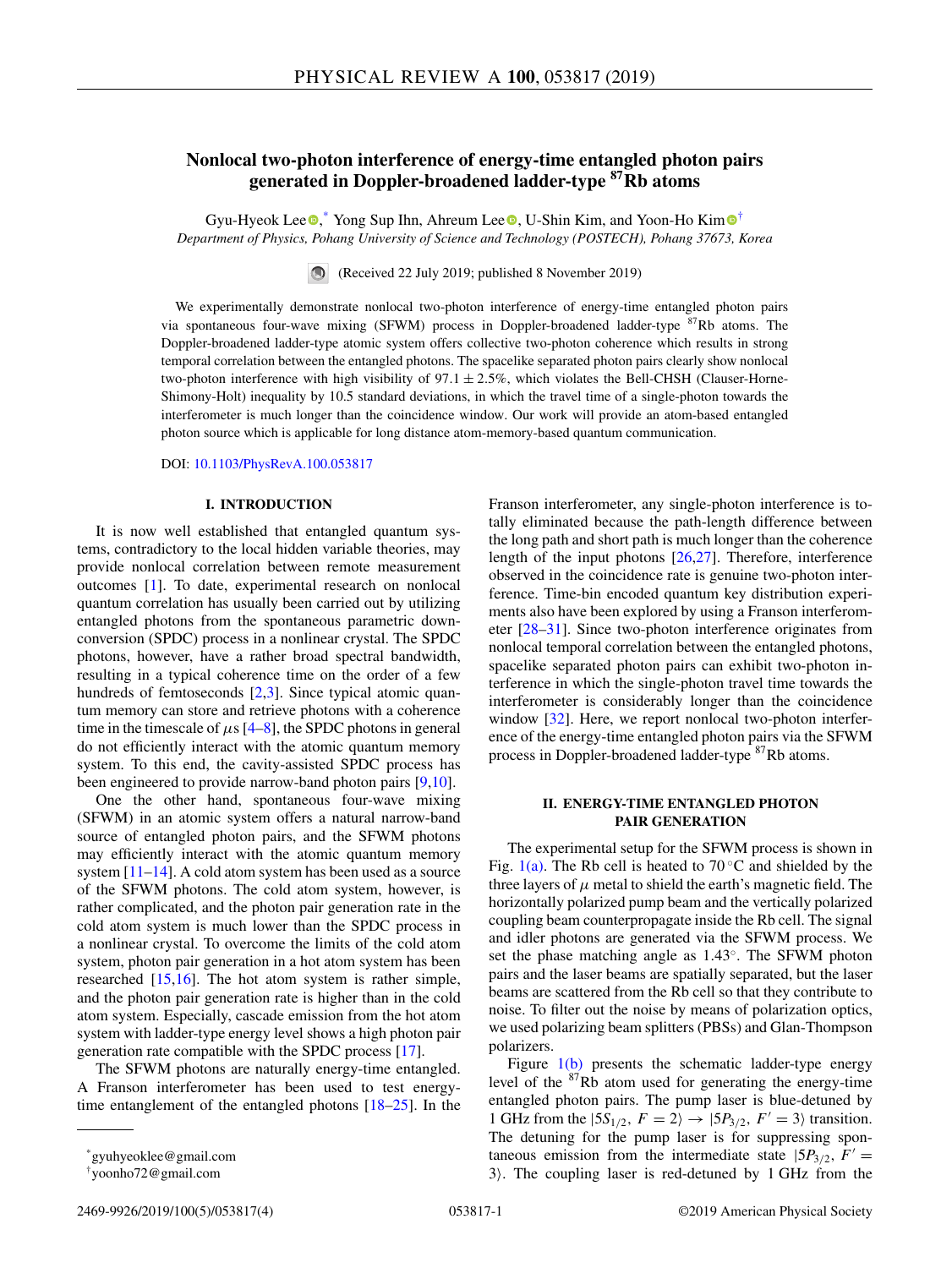<span id="page-1-0"></span>

FIG. 1. (a) Schematic of spontaneous four-wave mixing in the experiment. Horizontally polarized pump field and vertically polarized coupling field counterpropagate inside the Rb cell. Generated signal and idler photons are filtered by means of PBSs and polarizers (P) and coupled into a single-mode fiber. (P: Glan-Thompson polarizer; M: Mirror.) (b) The ladder-type energy level of <sup>87</sup>Rb. The energy-time entangled photon pairs, the signal and idler photons, are generated by cascade emission in the  ${}^{87}Rb$ vapor.  $(\delta = 1 \text{ GHz}, |g\rangle = |5S_{1/2}, F = 2\rangle, |m\rangle = |5P_{3/2}, F' = 3\rangle,$  $|e\rangle=|5D_{5/2}, F''=4\rangle$ ). (c) Schematic of nonlocal two-photon interference experiment. Each single photon is filtered by the interference filter (IF) and the solid fused-silica etalon filter (E). The SFWM photon pair source and the interferometer are separated by a 180 m fiber, so two-photon interference is a nonlocal event. The pathlength difference between the long and short paths in each unbalanced Michelson-Morley interferometer is 1.5 m. (SMF: Singlemode fiber; IF: Interference filter; E: Solid fused-silica etalon filter; BS: Beam splitter; PZT: Piezo transducer; SPCM: Single-photoncounting module; TCSPC: Time-correlated single-photon counting module.)

 $|5P_{3/2}, F' = 3\rangle \rightarrow |5D_{5/2}, F'' = 4\rangle$  transition. This configuration makes the collective two-photon coherence effect of the Doppler-broadened ladder-type atomic ensemble.

The spectral filters were used for filtering the residual pump and coupling beam as shown in Fig.  $1(c)$ . Each interference filter's full width at half maximum (FWHM) bandwidth is 1 nm. The interference filters for idler photons (IF1) and signal photons (IF2) have transmission peaks of 92% and 95%, respectively. The etalon filters have 1 GHz FWHM bandwidth. The etalon filters for idler photons (E1) and signal photons (E2) have transmission peaks of 93% and 91%, respectively.

The direction of the coupling and pump noise scattered from the Rb cell can be changed by tilting the Rb cell, so we can maximize the signal-to-noise ratio (SNR) of the single counts of the single photons. The SNR of the signal photons is 96 000 Hz/7000 Hz  $\cong$  13.7 and that of the idler photons



FIG. 2. Normalized cross-correlation function for the signal and idler photons. Total integration time of coincidence events histogram is 30 s. The red curve is a theoretical result of the normalized crosscorrelation function for the photon pairs generated in the Dopplerbroadened atoms, which is calculated by using Eq. (1).

is 45 600 Hz/3400 Hz  $\cong$  13.4. The coincidence counts of the signal and idler photons is 2300 Hz with the coincidence window of 6.8 ns.

The normalized cross-correlation function  $g_{\text{SI}}^{(2)}(\tau)$  for the signal and idler photons is shown in Fig. 2. The output signal from the signal (idler) photon detection event is used as the start (stop) for the time-correlated single-photon counting module. The coincidence event between the signal and idler photons is obtained by the histogram for a given time delay between the start and stop signals. The cross-correlation function  $G_{\text{SI}}^{(2)}(\tau)$  for photon pairs generated in Doppler-broadened atoms is defined as

$$
G_{\rm SI}^{(2)}(\tau) = \left| \int \Psi_v(\tau) f(v) dv \right|^2, \tag{1}
$$

where  $\Psi_{\nu}(\tau)$  is the wave function of a photon pair generated in Doppler-broadened ladder-type <sup>87</sup>Rb atoms via the SFWM process and  $f(v)$  is the Maxwell-Boltzmann velocity distribution function in one dimension  $[16,17]$ . To show genuine temporal correlation between the signal and idler photons,  $G_{\text{SI}}^{(2)}(\tau)$ is normalized to  $g_{\text{SI}}^{(2)}(\tau)$ . The normalized cross-correlation function  $g_{SI}^{(2)}(\tau)$  is shown as the red curve in Fig. 2, and it is well matched with the time-correlated single-photon counting measurements. The maximum value of  $g_{\text{SI}}^{(2)}(\tau)$  is 203, which shows strong temporal correlation between the signal and idler photons.

When two-photon resonance condition is satisfied, strong temporal correlation is generated between the entangled photons. The two-photon resonance condition for the Dopplerbroadened Rb ensemble is defined as

$$
\delta_p + k_p v + \delta_c + k_c v = 0,\tag{2}
$$

where  $\delta_p$  ( $\delta_c$ ) is the detuning of the pump (coupling) laser,  $k_p$  ( $k_c$ ) is the wave vector of the pump (coupling) laser, and *v* represents the velocity of a Rb atom. The pump laser and the coupling laser, which have similar wavelength, counterpropagating the Doppler-broadened Rb ensemble have almost same Doppler-frequency shift, but the signs of the Doppler-frequency shifting are opposite (i.e.,  $k_p v + k_c v \approx 0$ ). Therefore, the two-photon resonance condition is satisfied through broad velocity groups.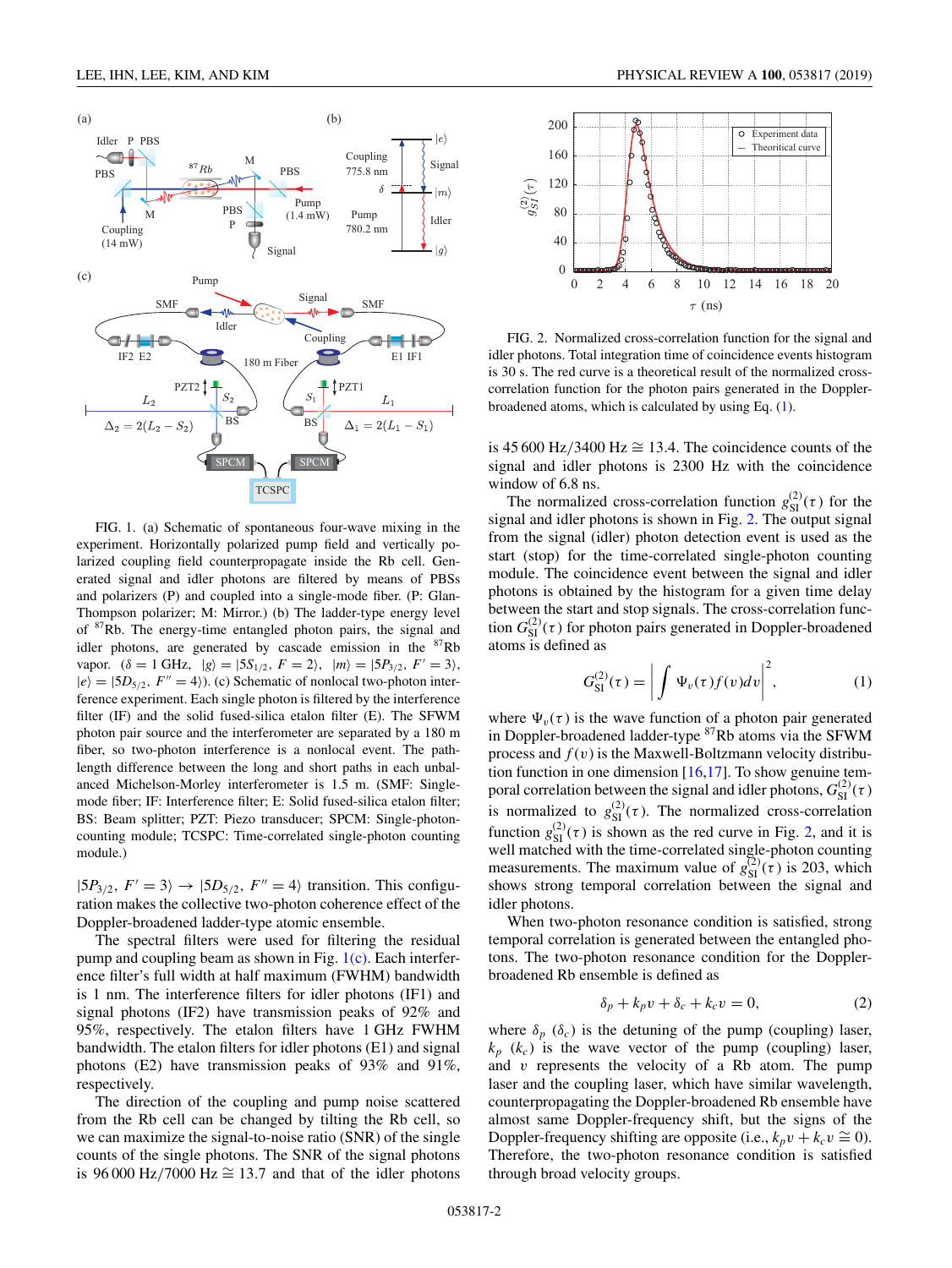<span id="page-2-0"></span>

FIG. 3. Normalized autocorrelation functions for the signal and idler photons. The red solid curve is a Gaussian fitting to the experiment data. (a) The coherence time of the signal photons is estimated to be 1.8 ns. (b) The coherence time of the idler photons is estimated to be 2.1 ns.

#### **III. NONLOCAL TWO-PHOTON INTERFERENCE**

We measured the coherence time of each single photon to determine the path-length difference between the short path and the long path of the unbalanced Michelson-Morley interferometer (UMMI). We performed the Hanbury Brown– Twiss experiment by splitting the signal (idler) photons to two SPCMs by using the fiber beam splitter. Normalized autocorrelation functions for the signal and idler photons are shown in Fig. 3. The coherence times of the signal and idler photons are estimated to be 1.8 and 2.1 ns, respectively. To eliminate the first-order interference, we set the path-length difference between the long path and the short path of the UMMI to be 1.5 m, which is much longer than the coherence length of each single photon.

The experimental setup for nonlocal two-photon interference is shown in Fig.  $1(c)$ . The signal (idler) photons are divided into the two paths: The long path  $L_1$  ( $L_2$ ) and the short path  $S_1$  ( $S_2$ ), by the beam splitter (BS) in the UMMI. For the entangled photons traveling the long paths  $(L_1, L_2)$ or the short paths  $(S_1, S_2)$ , the probability amplitudes for the entangled photons in the long and short paths are coherent. Then, interference between the probability amplitudes of both events occurs so that two-photon interference can be generated [\[33–35\]](#page-3-0). In contrast, if the entangled photons traverse the  $(L_1, S_2)$  or  $(S_1, L_2)$  path, interference between the probability amplitudes of both events cannot happen because of the path-length difference. Therefore, we post-select the coincidence events where two-photon interference occurs by the coincidence window of 5 ns.



FIG. 4. Nonlocal two-photon interference; refer to Fig. [1\(c\).](#page-1-0) (a) The PZT2 is scanned with a constant speed, while the PZT1 is not. (b) The PZT1 and PZT2 are scanned in the same direction with the same speed as (a). Each data point is accumulated for 1 s. The red solid curve is a sinusoidal fitting for the experiment data. To accurately show the genuine second-order interference effect, the coincidence count rate  $N_c$  is normalized, i.e.,  $N_c/\sqrt{(N_s N_i)}$ , where  $N_s$ and *Ni* are the single count rates for the signal and idler photons, respectively.

The entangled photon pair source and the interferometer are separated by a 180 m fiber; the travel time from the entangled photon pair source to the interferometer is 900 ns, which is much longer than the coincidence window, so both photons are separated at two spacelike locations. Therefore, two-photon interference is the nonlocal measurement outcome.

The coincidence rate exhibits a sinusoidal variation as a function of the path-length difference  $\Delta_1 (\Delta_2)$  controlled by the PZT. The coincidence rate of the two photons is then given by

$$
P_{c.c.}(\Delta_1, \Delta_2) \propto \frac{1}{2} \Big( 1 + v \cos \Big( \frac{\omega_S}{c} \Delta_1 + \frac{\omega_I}{c} \Delta_2 \Big) \Big), \quad (3)
$$

where  $\omega_s$  ( $\omega_l$ ) is the frequency of the signal (idler) photons and v is visibility. Only PZT2 is scanned in Fig.  $4(a)$ , but both PZTs are scanned in the same direction with the same speed as the previous one in Fig.  $4(b)$ . Therefore, in Fig.  $4(a)$ , the period of two-photon interference  $T_a$  is inversely proportional to  $\omega_I$ . Similarly, in Fig.  $4(b)$ , the period of two-photon interference  $T_b$  is inversely proportional to summation of each single-photon's frequency  $\omega_s + \omega_l$ . In the experiment,